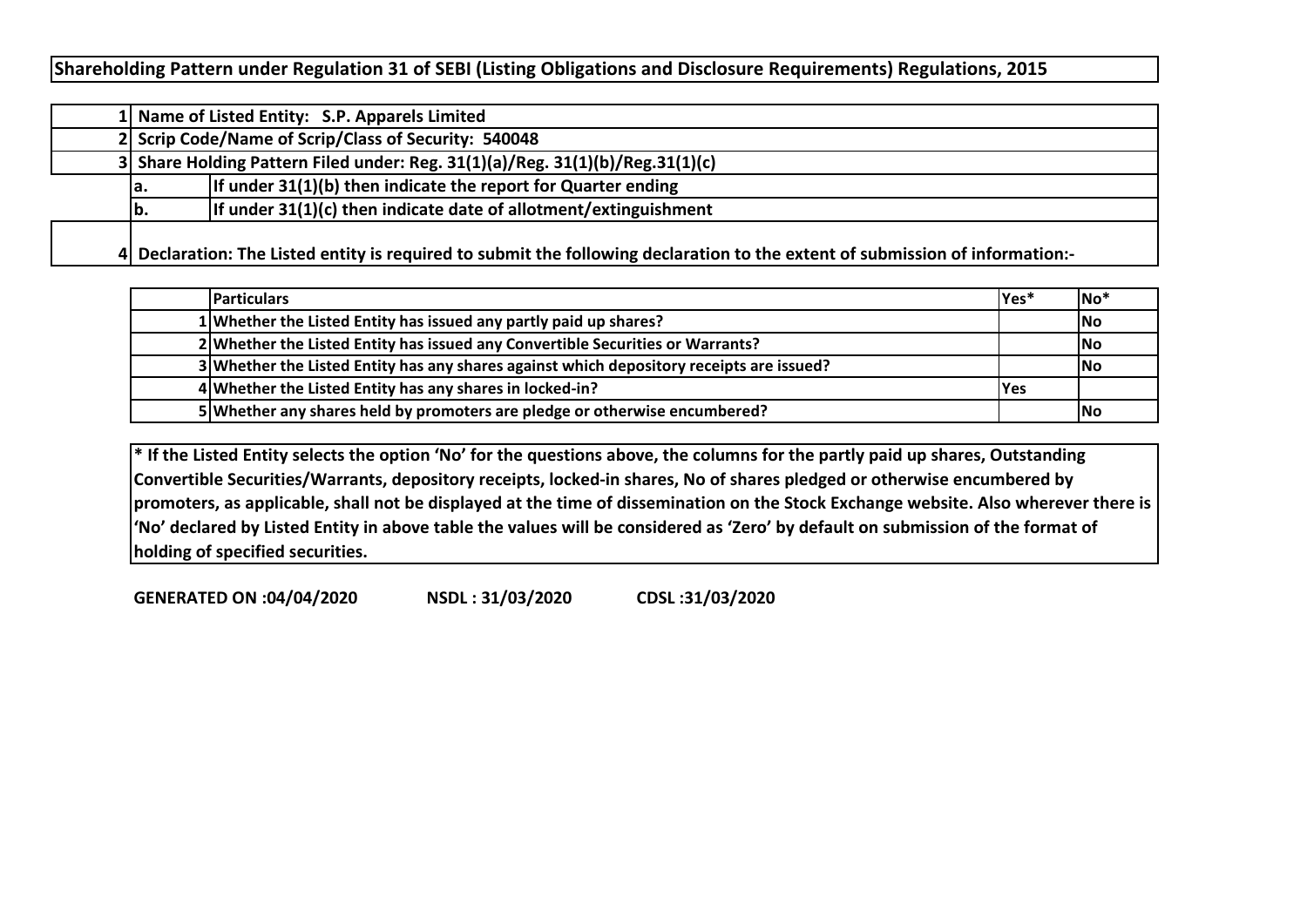## **Table I - Summary Statement holding of specified securities**

| Category | <b>Category of shareholder</b>       | <b>Number</b> | No. of fully          | No. of  | No. of           | Total nos.     |                   |                            | Sharehold Number of Voting Rights held in each class |            |                          | No. of           |                        | Sharehold Number of Locked in |               | <b>Number of Shares</b> |               | <b>Number of</b> |
|----------|--------------------------------------|---------------|-----------------------|---------|------------------|----------------|-------------------|----------------------------|------------------------------------------------------|------------|--------------------------|------------------|------------------------|-------------------------------|---------------|-------------------------|---------------|------------------|
|          |                                      |               | paid up equity Partly |         | shares           | shares held    |                   | ing as a % of securities   |                                                      |            |                          | <b>Shares</b>    | ing, as a              | <b>Ishares</b>                |               | pledged or otherwise    |               | equity shares    |
|          |                                      |               | sharehold shares held | paid-up | underlyin        |                | of total          |                            |                                                      |            |                          | Underlyin %      |                        |                               |               | encumbered              |               | held in          |
|          |                                      | ers           |                       | equity  |                  |                | no. of            | <b>No of Voting Rights</b> |                                                      |            | Total as a <sup>18</sup> |                  | assuming $N_0$ . (a)   |                               | As a % of     | No. (a)                 | As a % of     | dematerialise    |
|          |                                      |               |                       | shares  | <b>Depositor</b> |                | <b>Ishares</b>    |                            |                                                      |            | % of                     | Outstandi full   |                        |                               | total         |                         | total         | d form           |
|          |                                      |               |                       | held    | y Receipts       |                | (calculate        |                            |                                                      |            | $(A+B+C)$                | ng               | conversio              |                               | <b>Shares</b> |                         | <b>Shares</b> |                  |
|          |                                      |               |                       |         |                  |                | d as per<br>SCRR, |                            | Class eg: X Class eg: y Total                        |            |                          | convertibl In of | convertibl             |                               | held(b)       |                         | held(b)       |                  |
|          |                                      |               |                       |         |                  |                | 1957)             |                            |                                                      |            |                          | securities e     |                        |                               |               |                         |               |                  |
|          |                                      |               |                       |         |                  |                |                   |                            |                                                      |            |                          |                  | (including securities  |                               |               |                         |               |                  |
|          |                                      |               |                       |         |                  | $(VII) =$      | (VIII)As a        |                            |                                                      |            |                          |                  | $(XI) =$               |                               |               |                         |               |                  |
| (I)      | (II)                                 | (III)         | (IV)                  | (V)     | (VI)             | (IV)+(V)+ (VI) | % of              |                            | (IX)                                                 |            |                          | (X)              | (VII)+(X)<br>As a % of | (XII)                         |               | (XIII)                  |               | (XIV)            |
|          |                                      |               |                       |         |                  |                | $(A+B+C2)$        |                            |                                                      |            |                          |                  | 111210                 |                               |               |                         |               |                  |
| (A)      | <b>Promoter &amp; Promoter Group</b> |               | 15837634              |         |                  | 15837634       |                   | 61.6428 15837634           |                                                      | 0 15837634 | 61.6428                  |                  | 61.6428                | 525000                        | 3.3148        |                         | 0.0000        | 15837634         |
| (B)      | <b>Public</b>                        | 11825         | 9854966               |         |                  | 9854966        | 38.3572           | 9854966                    |                                                      | 9854966    | 38.3572                  |                  | 38.3572                |                               | 0.0000 NA     |                         | <b>NA</b>     | 9509744          |
| (C)      | Non Promoter - Non Public            |               |                       |         |                  |                |                   |                            |                                                      |            |                          |                  |                        |                               | $0.0000$ NA   |                         | <b>NA</b>     |                  |
| (C1)     | <b>Shares Underlying DRs</b>         |               |                       |         |                  |                | 0.0000            |                            |                                                      |            | 0.0000                   |                  | 0.0000                 |                               | $0.0000$ NA   |                         | <b>NA</b>     |                  |
|          |                                      |               |                       |         |                  |                |                   |                            |                                                      |            |                          |                  |                        |                               |               |                         |               |                  |
| (C2)     | Shares Held By Employee Trust        |               |                       |         |                  |                | 0.0000            |                            |                                                      |            | 0.0000                   |                  | 0.0000                 |                               | 0.0000 NA     |                         | <b>NA</b>     |                  |
|          | Total                                | 11829         | 25692600              |         |                  | 25692600       |                   | 100.0000 25692600          |                                                      | 0 25692600 | 100.0000                 |                  | 100.0000               | 525000                        | 2.0433        | $\Omega$                | 0.0000        | 25347378         |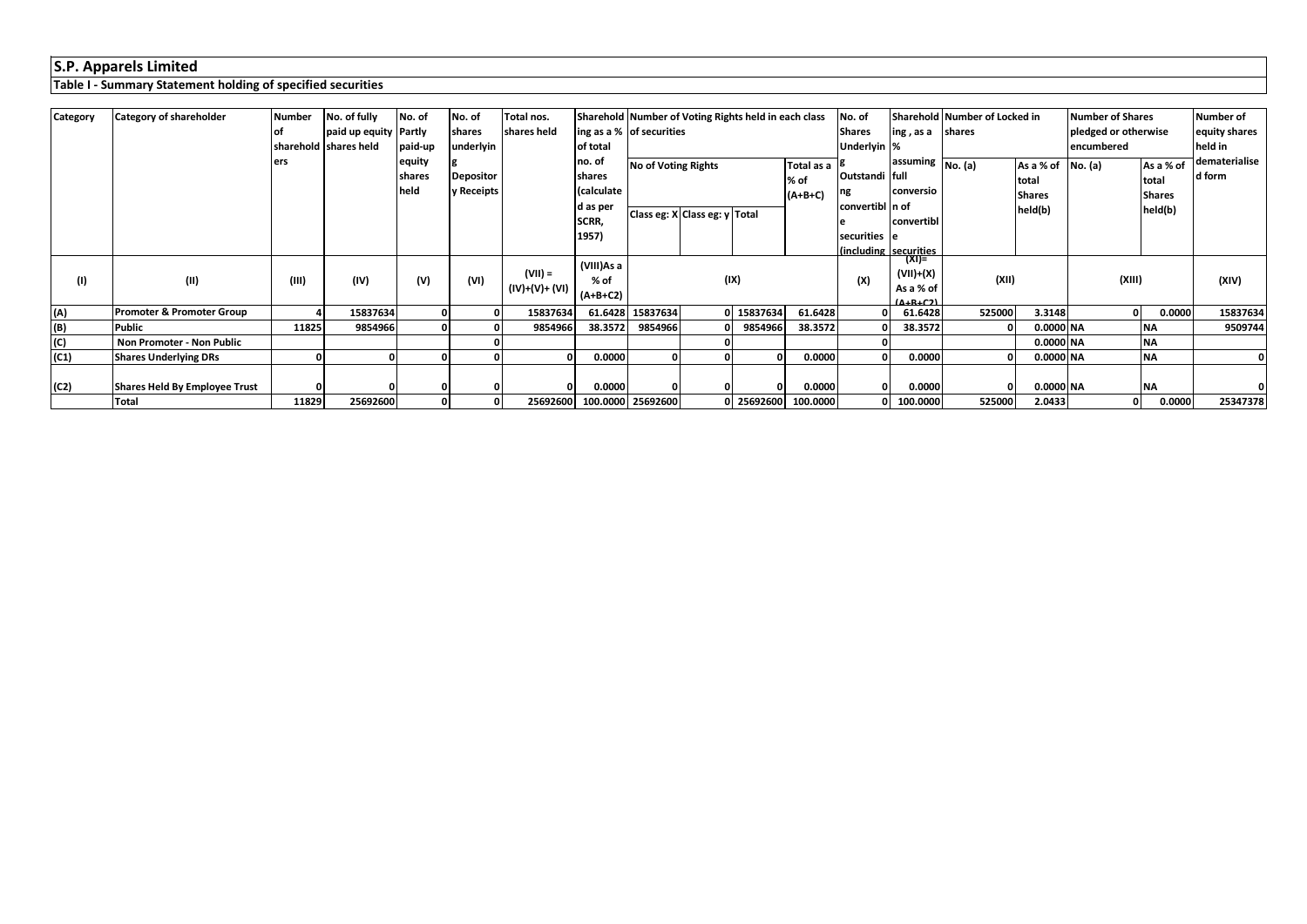**Table II - Statement showing shareholding pattern of the Promoter and Promoter Group**

|                             | Category & Name of the<br>shareholders                           | PAN        | Nos. of<br>ers | No. of fully<br>sharehold paid up equity paid-up<br>shares held | Partly<br>equity<br>shares | No. of<br>shares<br>underlyin       | Total nos.<br>shares held   | ing %<br>calculate<br>d as per    | Sharehold Number of Voting Rights held in each class<br>of securities |                              |            |                                   | No. of<br><b>Shares</b><br>Underlyin %  | ing, as a shares                               | Sharehold Number of Locked in               |                                                        | <b>Number of Shares</b><br>pledged or otherwise<br>encumbered | Number of<br>equity shares<br>held in<br>dematerialise |              |
|-----------------------------|------------------------------------------------------------------|------------|----------------|-----------------------------------------------------------------|----------------------------|-------------------------------------|-----------------------------|-----------------------------------|-----------------------------------------------------------------------|------------------------------|------------|-----------------------------------|-----------------------------------------|------------------------------------------------|---------------------------------------------|--------------------------------------------------------|---------------------------------------------------------------|--------------------------------------------------------|--------------|
|                             |                                                                  |            |                |                                                                 | held                       | <b>Depositor</b><br><b>Receipts</b> |                             | SCRR,<br>1957 As a<br>% of        | <b>No of Voting Rights</b>                                            |                              |            | Total as a B<br>% of<br>$(A+B+C)$ | Outstandi full<br>ng<br>convertibl n of | conversio                                      | assuming $\boxed{\mathsf{No}.(\mathsf{a})}$ | As a % of No. (a)<br>total<br><b>Shares</b><br>held(b) |                                                               | As a % of<br>total<br><b>Shares</b><br>held(b)         | d form       |
|                             |                                                                  |            |                |                                                                 |                            |                                     |                             | $(A+B+C2)$                        | Class eg: Class eg:                                                   |                              | Total      |                                   | securities                              | convertibl<br>le<br>(including securities      |                                             |                                                        |                                                               |                                                        |              |
|                             | (1)                                                              | (II)       | (III)          | (IV)                                                            | (V)                        | (VI)                                | $(VII) =$<br>(IV)+(V)+ (VI) | (VIII) As a<br>% of<br>$(A+B+C2)$ |                                                                       |                              | (IX)       |                                   | (X)                                     | (XI)=<br>$(VII)+(X)$<br>As a % of<br>$A+BA-CD$ | (XII)                                       |                                                        | (XIII)                                                        |                                                        | (XIV)        |
|                             | Indian                                                           |            |                |                                                                 |                            |                                     |                             |                                   |                                                                       |                              |            |                                   |                                         |                                                |                                             |                                                        |                                                               |                                                        |              |
|                             | Individuals / Hindu Undivided                                    |            |                |                                                                 |                            |                                     |                             |                                   |                                                                       |                              |            |                                   |                                         |                                                |                                             |                                                        |                                                               |                                                        |              |
| (a)                         | Family                                                           |            | $\Delta$       | 15837634                                                        | $\Omega$                   | $\Omega$                            | 15837634                    |                                   | 61.6428 15837634                                                      |                              | 0 15837634 | 61.6428                           |                                         | 61.6428                                        | 525000                                      | 3.3149                                                 | n                                                             | 0.0000                                                 | 15837634     |
|                             | Perumal Sundararajan                                             | AGQPS1345A |                | 11784273                                                        | $\Omega$                   |                                     | 11784273                    | 45.8664                           | 11784273                                                              |                              | 0 11784273 | 45.8664                           |                                         | 45.8664                                        | 525000                                      | 4.4551                                                 |                                                               | 0.0000                                                 | 11784273     |
|                             | Sundararajan Latha                                               | ADQPS5817G |                | 3024509                                                         |                            |                                     | 3024509                     | 11.7719                           | 3024509                                                               |                              | 3024509    | 11.7719                           |                                         | 11.7719                                        |                                             | 0.0000                                                 |                                                               | 0.0000                                                 | 3024509      |
|                             | Perumal Sundararajan                                             | AGQPS1345A |                | 1000000                                                         |                            |                                     | 1000000                     | 3.8922                            | 1000000                                                               |                              | 1000000    | 3.8922                            |                                         | 3.8922                                         |                                             | 0.0000                                                 |                                                               | 0.0000                                                 | 1000000      |
|                             | Sundararajan Chenduran                                           | AIPPC1092H |                | 28852                                                           |                            |                                     | 28852                       | 0.1123                            | 28852                                                                 | $\Omega$                     | 28852      | 0.1123                            |                                         | 0.1123                                         |                                             | 0.0000                                                 |                                                               | 0.0000                                                 | 28852        |
|                             | <b>Central Government / State</b>                                |            |                |                                                                 |                            |                                     |                             |                                   |                                                                       |                              |            |                                   |                                         |                                                |                                             |                                                        |                                                               |                                                        |              |
|                             | Government(s)<br><b>Financial Institutions / Banks</b>           |            | $\Omega$       | O                                                               | $\Omega$                   | $\Omega$                            |                             | 0.0000<br>0.0000                  | 0<br>$\Omega$                                                         | <sup>0</sup><br>$\mathbf{0}$ |            | 0.0000<br>0.0000                  |                                         | 0.0000<br>0.0000                               | $\Omega$                                    | 0.0000<br>0.0000                                       | <sup>o</sup>                                                  | 0.0000<br>0.0000                                       | $\mathbf{0}$ |
| $\frac{1}{2}$<br>(c)<br>(d) | Any Other (Specify)                                              |            | $\Omega$       |                                                                 |                            |                                     |                             | 0.0000                            | 0                                                                     | $\mathbf{r}$                 |            | 0.0000                            |                                         | 0.0000                                         |                                             | 0.0000                                                 |                                                               | 0.0000                                                 | $\mathbf{0}$ |
|                             | Sub Total (A)(1)                                                 |            |                | 15837634                                                        |                            |                                     | 15837634                    |                                   | 61.6428 15837634                                                      |                              | 0 15837634 | 61.6428                           |                                         | 61.6428                                        | 525000                                      | 3.3149                                                 |                                                               | 0.0000                                                 | 15837634     |
|                             | Foreign                                                          |            |                |                                                                 |                            |                                     |                             |                                   |                                                                       |                              |            |                                   |                                         |                                                |                                             |                                                        |                                                               |                                                        |              |
|                             | <b>Individuals (Non-Resident</b>                                 |            |                |                                                                 |                            |                                     |                             |                                   |                                                                       |                              |            |                                   |                                         |                                                |                                             |                                                        |                                                               |                                                        |              |
| $\frac{(a)}{(b)}$           | Individuals / Foreign Individuals)                               |            | $\Omega$       |                                                                 | $\Omega$                   |                                     |                             | 0.0000                            | $\mathbf{0}$                                                          | <sup>0</sup>                 | n          | 0.0000                            |                                         | 0.0000                                         | $\Omega$                                    | 0.0000                                                 | $\Omega$                                                      | 0.0000                                                 |              |
|                             | Government                                                       |            | $\Omega$       |                                                                 | $\Omega$                   |                                     |                             | 0.0000                            | $\Omega$                                                              | $\Omega$                     |            | 0.0000                            |                                         | 0.0000                                         |                                             | 0.0000                                                 |                                                               | 0.0000                                                 | $\mathbf{0}$ |
|                             | <b>Institutions</b>                                              |            | $\Omega$       |                                                                 | $\Omega$                   |                                     |                             | 0.0000                            | $\Omega$                                                              | $\mathbf{0}$                 |            | 0.0000                            |                                         | 0.0000                                         |                                             | 0.0000                                                 |                                                               | 0.0000                                                 | $\mathbf{0}$ |
| $\frac{1}{2}$               | <b>Foreign Portfolio Investor</b>                                |            | $\Omega$       |                                                                 |                            |                                     |                             | 0.0000                            |                                                                       | $\Omega$                     |            | 0.0000                            |                                         | 0.0000                                         |                                             | 0.0000                                                 |                                                               | 0.0000                                                 | 0            |
|                             | Any Other (Specify)                                              |            | $\Omega$       |                                                                 | $\Omega$                   | $\Omega$                            |                             | 0.0000                            | $\Omega$                                                              | οI                           |            | 0.0000                            |                                         | 0.0000                                         |                                             | 0.0000                                                 |                                                               | 0.0000                                                 | 0            |
|                             | Sub Total (A)(2)                                                 |            | $\Omega$       |                                                                 |                            | $\Omega$                            |                             | 0.0000                            |                                                                       | ΩI                           |            | 0.0000                            |                                         | 0.0000                                         |                                             | 0.0000                                                 |                                                               | 0.0000                                                 | $\mathbf{0}$ |
|                             | <b>Total Shareholding Of Promoter</b><br>And Promoter Group (A)= |            |                |                                                                 |                            |                                     |                             |                                   |                                                                       |                              |            |                                   |                                         |                                                |                                             |                                                        |                                                               |                                                        |              |
|                             | $(A)(1)+(A)(2)$                                                  |            | $\overline{a}$ | 15837634                                                        | $\mathbf{0}$               | $\mathbf{0}$                        | 15837634                    |                                   | 61.6428 15837634                                                      |                              | 0 15837634 | 61.6428                           |                                         | 61.6428<br>0                                   | 525000                                      | 3.3149                                                 | $\mathbf{0}$                                                  | 0.0000                                                 | 15837634     |

**Details of Shares which remain unclaimed may be given hear along with details such as number of shareholders, outstanding shares held in demat/unclaimed suspense account, voting rights which are frozen etc.**

**Note:** 

**(1) PAN would not be displayed on website of Stock Exchange(s)** 

**(2) The term 'Encumbrance' has the same meaning as assigned under regulation 28(3) of SEBI (Substantial Acquisition of Shares and Takeovers) Regulations, 2011.**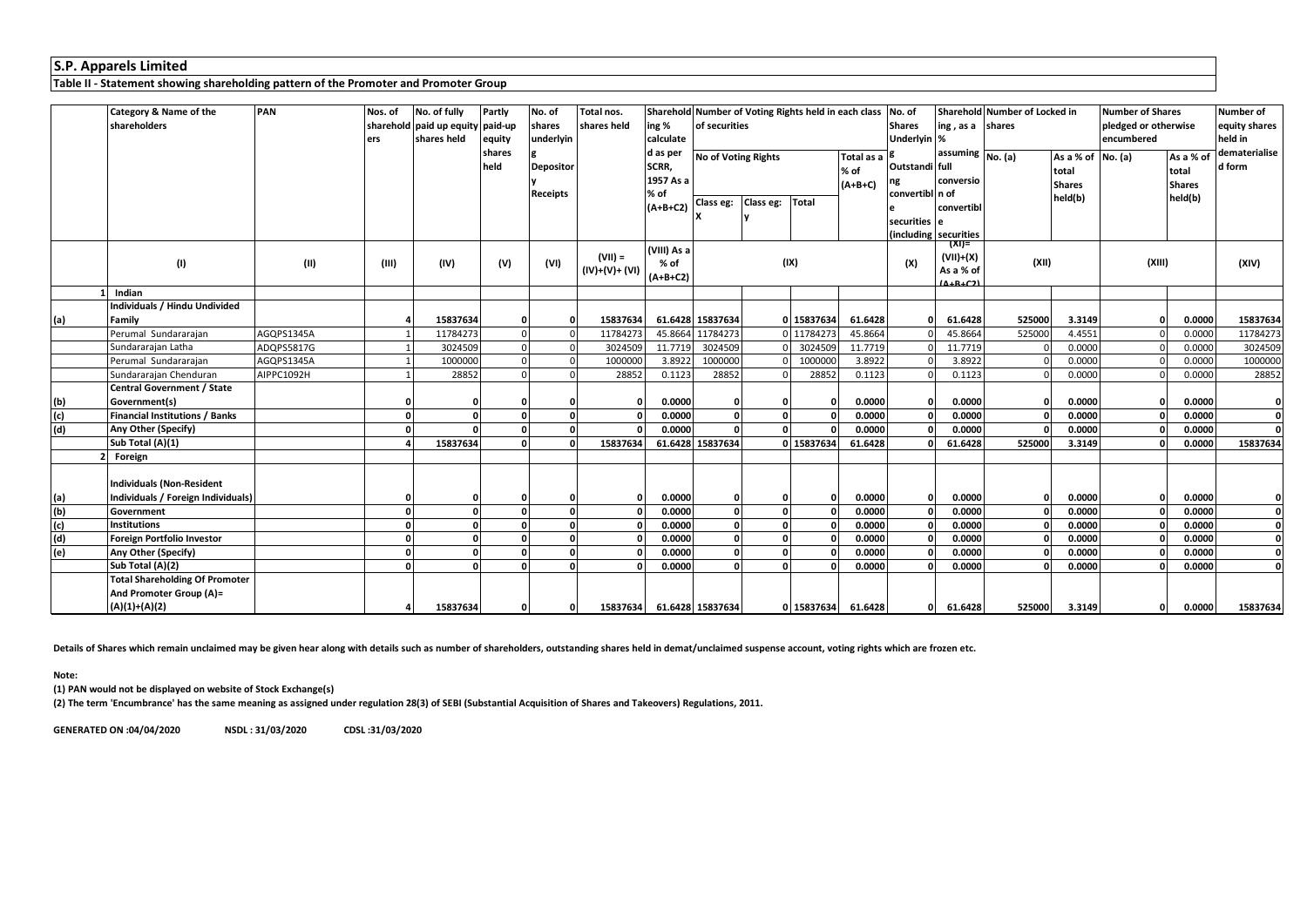**Table III - Statement showing shareholding pattern of the Public shareholder**

|               | Category & Name of the<br>shareholders                          | PAN        | Nos. of        | No. of fully<br>sharehold paid up equity | Partly<br>paid-up | No. of<br>shares         | Total nos.<br>shares held | ing %              | Sharehold Number of Voting Rights held in each class<br>of securities |                          |              |                         | No. of<br><b>Shares</b> | Sharehold Number of Locked in<br>ing, as a<br>shares |              |                        | Number of Shares<br>pledged or otherwise | Number of<br>equity shares |                    |
|---------------|-----------------------------------------------------------------|------------|----------------|------------------------------------------|-------------------|--------------------------|---------------------------|--------------------|-----------------------------------------------------------------------|--------------------------|--------------|-------------------------|-------------------------|------------------------------------------------------|--------------|------------------------|------------------------------------------|----------------------------|--------------------|
|               |                                                                 |            | ers            | shares held                              | equity            | underlyin                |                           | calculate          |                                                                       |                          |              |                         | Underlyin %             |                                                      |              |                        | encumbered                               |                            | held in            |
|               |                                                                 |            |                |                                          | shares            |                          |                           | d as per           | No of Voting Rights                                                   |                          |              | Total as a <sup>8</sup> |                         | assuming $\boxed{\text{No. (a)}}$                    |              | As a % of              | No. (a)                                  | As a % of                  | dematerialise      |
|               |                                                                 |            |                |                                          | held              | Depositor                |                           | SCRR,              |                                                                       |                          |              | % of                    | Outstandi full          |                                                      |              | total                  |                                          | total                      | d form             |
|               |                                                                 |            |                |                                          |                   |                          |                           | 1957 As a          |                                                                       |                          |              | $(A+B+C)$               | ng                      | conversio                                            |              | <b>Shares</b>          |                                          | <b>Shares</b>              |                    |
|               |                                                                 |            |                |                                          |                   | <b>Receipts</b>          |                           | % of<br>$(A+B+C2)$ | Class eg:                                                             | Class eg:                | Total        |                         | convertibl              | n of<br>convertibl                                   |              | held(b)                |                                          | held(b)                    |                    |
|               |                                                                 |            |                |                                          |                   |                          |                           |                    |                                                                       |                          |              |                         | securities e            |                                                      |              |                        |                                          |                            |                    |
|               |                                                                 |            |                |                                          |                   |                          |                           |                    |                                                                       |                          |              |                         |                         | (including securities                                |              |                        |                                          |                            |                    |
|               |                                                                 |            |                |                                          |                   |                          |                           | (VIII) As a        |                                                                       |                          |              |                         |                         | -(ХІ)                                                |              |                        |                                          |                            |                    |
|               | (1)                                                             | (II)       | (III)          | (IV)                                     | (V)               | (VI)                     | $(VII) =$                 | % of               |                                                                       |                          | (IX)         |                         | (X)                     | $(VII)+(X)$                                          | (XII)        |                        | (XIII)                                   |                            | (XIV)              |
|               |                                                                 |            |                |                                          |                   |                          | (IV)+(V)+ (VI)            | $(A+B+C2)$         |                                                                       |                          |              |                         |                         | As a % of<br>A, B, C                                 |              |                        |                                          |                            |                    |
|               | Institutions                                                    |            |                |                                          |                   |                          |                           |                    |                                                                       |                          |              |                         |                         |                                                      |              |                        |                                          |                            |                    |
| (a)           | <b>Mutual Fund</b>                                              |            | 3              | 3508757                                  | $\mathbf 0$       | 0                        | 3508757                   | 13.6567            | 3508757                                                               | $\mathbf{0}$             | 3508757      | 13.6567                 | οl                      | 13.6567                                              | $\mathbf{0}$ | 0.0000 NA              |                                          | <b>NA</b>                  | 3508757            |
|               | Uti - Hybrid Equity Fund                                        | AAATU1088L |                | 1330392                                  | $\Omega$          |                          | 1330392                   | 5.1781             | 1330392                                                               | $\overline{0}$           | 1330392      | 5.1781                  |                         | 5.1781                                               | $\Omega$     | 0.0000 NA              |                                          | <b>NA</b>                  | 1330392            |
|               | Dsp Small Cap Fund                                              | AAAJD0430B | $\mathbf{1}$   | 1235247                                  | $\mathbf 0$       | $\mathbf 0$              | 1235247                   | 4.8078             | 1235247                                                               | $\overline{0}$           | 1235247      | 4.8078                  | $\mathbf 0$             | 4.8078                                               | $\mathbf 0$  | 0.0000 NA              |                                          | <b>NA</b>                  | 1235247            |
|               |                                                                 |            |                |                                          |                   |                          |                           |                    |                                                                       |                          |              |                         |                         |                                                      |              |                        |                                          |                            |                    |
|               | cici Prudential Smallcap Fund<br><b>Venture Capital Funds</b>   | AAAAI0038F | $\mathbf{0}$   | 943118<br>$\Omega$                       | $\mathbf 0$       | $\Omega$<br>$\mathbf{o}$ | 943118                    | 3.6708<br>0.0000   | 943118<br>$\mathbf{0}$                                                | $\Omega$<br>$\mathbf{0}$ | 943118       | 3.6708<br>0.0000        | $\Omega$                | 3.6708<br>0.0000                                     | $\mathbf{0}$ | 0.0000 NA<br>0.0000 NA |                                          | <b>NA</b><br><b>NA</b>     | 943118<br>$\Omega$ |
| (b)<br>(c)    | <b>Alternate Investment Funds</b>                               |            | $\mathbf{0}$   | $\Omega$                                 | $\mathbf{0}$      | $\mathbf{0}$             | $\Omega$                  | 0.0000             | $\mathbf 0$                                                           | $\mathbf{o}$             | $\Omega$     | 0.0000                  | $\mathbf{0}$            | 0.0000                                               | $\mathbf{0}$ | 0.0000 NA              |                                          | <b>NA</b>                  | $\mathbf{o}$       |
|               | <b>Foreign Venture Capital</b>                                  |            |                |                                          |                   |                          |                           |                    |                                                                       |                          |              |                         |                         |                                                      |              |                        |                                          |                            |                    |
| (d)           | <b>Investors</b>                                                |            | $\Omega$       |                                          | $\Omega$          | 0                        |                           | 0.0000             | $\mathbf{0}$                                                          | $\mathbf{0}$             |              | 0.0000                  | $\Omega$                | 0.0000                                               |              | 0.0000 NA              |                                          | <b>NA</b>                  | $\mathbf{o}$       |
| (e)           | Foreign Portfolio Investor                                      |            | $\overline{4}$ | 1609732                                  | $\mathbf 0$       | $\mathbf{0}$             | 1609732                   | 6.2654             | 1609732                                                               | $\mathbf{0}$             | 1609732      | 6.2654                  | $\mathbf{0}$            | 6.2654                                               | $\mathbf{0}$ | 0.0000 NA              |                                          | <b>NA</b>                  | 1609732            |
|               | Goldman Sachs India Limited                                     | AADCG0260C | $\mathbf{1}$   | 1223399                                  | $\Omega$          |                          | 1223399                   | 4.7617             | 1223399                                                               | $\overline{0}$           | 1223399      | 4.7617                  |                         | 4.7617                                               |              | 0.0000 NA              |                                          | <b>NA</b>                  | 1223399            |
|               | The Scottish Oriental Smaller                                   |            |                |                                          |                   |                          |                           |                    |                                                                       |                          |              |                         |                         |                                                      |              |                        |                                          |                            |                    |
|               | <b>Companies Trustplc</b>                                       | AAFCS8093R |                | 328044                                   |                   |                          | 328044                    | 1.2768             | 328044                                                                | $\Omega$                 | 328044       | 1.2768                  | $\Omega$                | 1.2768                                               |              | 0.0000 NA              |                                          | <b>NA</b>                  | 328044             |
| $\frac{f}{g}$ | <b>Financial Institutions / Banks</b>                           |            | $\mathbf{1}$   | 6625                                     | $\mathbf 0$       | $\mathbf{o}$             | 6625                      | 0.0258             | 6625                                                                  | $\mathbf{0}$             | 6625         | 0.0258                  | $\mathbf{0}$            | 0.0258                                               | $\mathbf{0}$ | 0.0000 NA              |                                          | <b>NA</b>                  | 6625               |
|               | <b>Insurance Companies</b>                                      |            | $\mathbf{1}$   | 424919                                   | $\mathbf{0}$      | $\mathbf{0}$             | 424919                    | 1.6539             | 424919                                                                | $\mathbf{o}$             | 424919       | 1.6539                  | $\Omega$                | 1.6539                                               | $\mathbf{0}$ | 0.0000 NA              |                                          | <b>NA</b>                  | 424919             |
|               | Aditya Birla Sun Life Insurance                                 |            |                |                                          |                   |                          |                           |                    |                                                                       |                          |              |                         |                         |                                                      |              |                        |                                          |                            |                    |
|               | Company Limited                                                 | AABCB4623J | $\mathbf{1}$   | 424919                                   | $\mathbf 0$       | $\Omega$                 | 424919                    | 1.6539             | 424919                                                                | $\mathbf 0$              | 424919       | 1.6539                  | $\mathbf 0$             | 1.6539                                               |              | 0.0000 NA              |                                          | <b>NA</b>                  | 424919             |
|               | <b>Provident Funds/ Pension Funds</b>                           |            | $\Omega$       |                                          |                   |                          |                           | 0.0000             | 0                                                                     | 0                        |              | 0.0000                  | $\Omega$                | 0.0000                                               | $\mathbf{0}$ | 0.0000 NA              |                                          | <b>NA</b>                  | 0                  |
| (h)<br>(i)    | Any Other (Specify)                                             |            | $\mathbf 0$    | $\Omega$                                 | $\mathbf 0$       | $\mathbf{o}$             |                           | 0.0000             | $\mathbf{0}$                                                          | $\mathbf{0}$             | O            | 0.0000                  | $\mathbf{0}$            | 0.0000                                               | $\mathbf{0}$ | 0.0000 NA              |                                          | <b>NA</b>                  | $\Omega$           |
|               | Sub Total (B)(1)                                                |            | 9              | 5550033                                  | $\Omega$          | $\mathbf{0}$             | 5550033                   | 21.6017            | 5550033                                                               | 0                        | 5550033      | 21.6017                 |                         | 21.6017                                              | $\mathbf{0}$ | 0.0000 NA              |                                          | <b>NA</b>                  | 5550033            |
|               | <b>Central Government/ State</b>                                |            |                |                                          |                   |                          |                           |                    |                                                                       |                          |              |                         |                         |                                                      |              |                        |                                          |                            |                    |
|               | Government(s)/ President of                                     |            |                |                                          |                   |                          |                           |                    |                                                                       |                          |              |                         |                         |                                                      |              |                        |                                          |                            |                    |
|               | 2 India                                                         |            |                |                                          |                   |                          |                           |                    |                                                                       |                          |              |                         |                         |                                                      |              |                        |                                          |                            |                    |
|               | Sub Total (B)(2)                                                |            | $\mathbf 0$    | $\Omega$                                 | $\mathbf{0}$      | $\mathbf{o}$             | $\Omega$                  | 0.0000             | 0                                                                     | $\mathbf{0}$             | $\Omega$     | 0.0000                  | $\mathbf{0}$            | 0.0000                                               | $\mathbf{0}$ | 0.0000 NA              |                                          | <b>NA</b>                  | $\Omega$           |
|               | <b>Non-Institutions</b>                                         |            |                |                                          |                   |                          |                           |                    |                                                                       |                          |              |                         |                         |                                                      |              |                        |                                          |                            |                    |
| (a)           | <b>Individuals</b>                                              |            |                | $\Omega$                                 | $\Omega$          |                          |                           |                    |                                                                       |                          |              |                         |                         |                                                      | $\mathbf{0}$ |                        | <b>NA</b>                                | <b>NA</b>                  |                    |
|               | . Individual shareholders                                       |            |                |                                          |                   |                          |                           |                    |                                                                       |                          |              |                         |                         |                                                      |              |                        |                                          |                            |                    |
|               | holding nominal share capital up                                |            |                |                                          |                   |                          |                           |                    |                                                                       |                          |              |                         |                         |                                                      |              |                        |                                          |                            |                    |
|               | to Rs. 2 lakhs.                                                 |            | 10701          | 2496467                                  | $\mathbf{0}$      | $\mathbf{0}$             | 2496467                   | 9.7167             | 2496467                                                               | $\Omega$                 | 2496467      | 9.7167                  | $\mathbf{0}$            | 9.7167                                               | $\mathbf{0}$ | 0.0000 NA              |                                          | <b>NA</b>                  | 2496457            |
|               | ii. Individual shareholders<br>holding nominal share capital in |            |                |                                          |                   |                          |                           |                    |                                                                       |                          |              |                         |                         |                                                      |              |                        |                                          |                            |                    |
|               | excess of Rs. 2 lakhs.                                          |            | 10             | 650596                                   | $\Omega$          | $\Omega$                 | 650596                    | 2.5322             | 650596                                                                | $\mathbf{0}$             | 650596       | 2.5322                  | $\mathbf{0}$            | 2.5322                                               | οI           | 0.0000 NA              |                                          | <b>NA</b>                  | 650596             |
| (b)           | <b>NBFCs registered with RBI</b>                                |            | $\mathbf{0}$   | $\Omega$                                 | $\mathbf{0}$      | $\mathbf{0}$             |                           | 0.0000             | 0                                                                     | $\mathbf{0}$             | $\mathbf{0}$ | 0.0000                  | $\mathbf{0}$            | 0.0000                                               | $\mathbf{0}$ | 0.0000 NA              |                                          | <b>NA</b>                  | $\mathbf{o}$       |
|               | <b>Trust Employee</b>                                           |            | $\mathbf{0}$   | $\Omega$                                 | $\Omega$          | $\mathbf{o}$             |                           | 0.0000             | $\mathbf{0}$                                                          | $\mathbf{o}$             | $\Omega$     | 0.0000                  |                         | 0.0000                                               | $\Omega$     | 0.0000 NA              |                                          | <b>NA</b>                  | $\mathbf{0}$       |
|               |                                                                 |            |                |                                          |                   |                          |                           |                    |                                                                       |                          |              |                         |                         |                                                      |              |                        |                                          |                            |                    |
|               | <b>Overseas Depositories (holding</b>                           |            |                |                                          |                   |                          |                           |                    |                                                                       |                          |              |                         |                         |                                                      |              |                        |                                          |                            |                    |
|               | DRs) (balancing figure)                                         |            | $\Omega$       |                                          |                   | 0                        |                           | 0.0000             |                                                                       | 0                        |              | 0.0000                  | 0                       | 0.0000                                               |              | 0.0000 NA              |                                          | <b>NA</b>                  | $\Omega$           |
| (d)<br>(e)    | Any Other (Specify)                                             |            | 1105           | 1157870                                  | $\mathbf 0$       | $\mathbf{o}$             | 1157870                   | 4.5066             | 1157870                                                               |                          | 0 1157870    | 4.5066                  |                         | 4.5066                                               | $\mathbf{0}$ | 0.0000 NA              |                                          | <b>NA</b>                  | 812658             |
|               | <b>Trusts</b>                                                   |            | $\mathbf{1}$   | 6062                                     | 0                 | $\mathbf 0$              | 6062                      | 0.0236             | 6062                                                                  | $\mathbf{0}$             | 6062         | 0.0236                  | 0                       | 0.0236                                               | $\mathbf{0}$ | 0.0000 NA              |                                          | <b>NA</b>                  | 6062               |
|               | <b>Hindu Undivided Family</b>                                   |            | 387            | 110849                                   | $\mathbf 0$       | $\mathbf{0}$             | 110849                    | 0.4314             | 110849                                                                | $\mathbf{0}$             | 110849       | 0.4314                  | $\mathbf{0}$            | 0.4314                                               | $\mathbf{0}$ | 0.0000 NA              |                                          | <b>NA</b>                  | 110849             |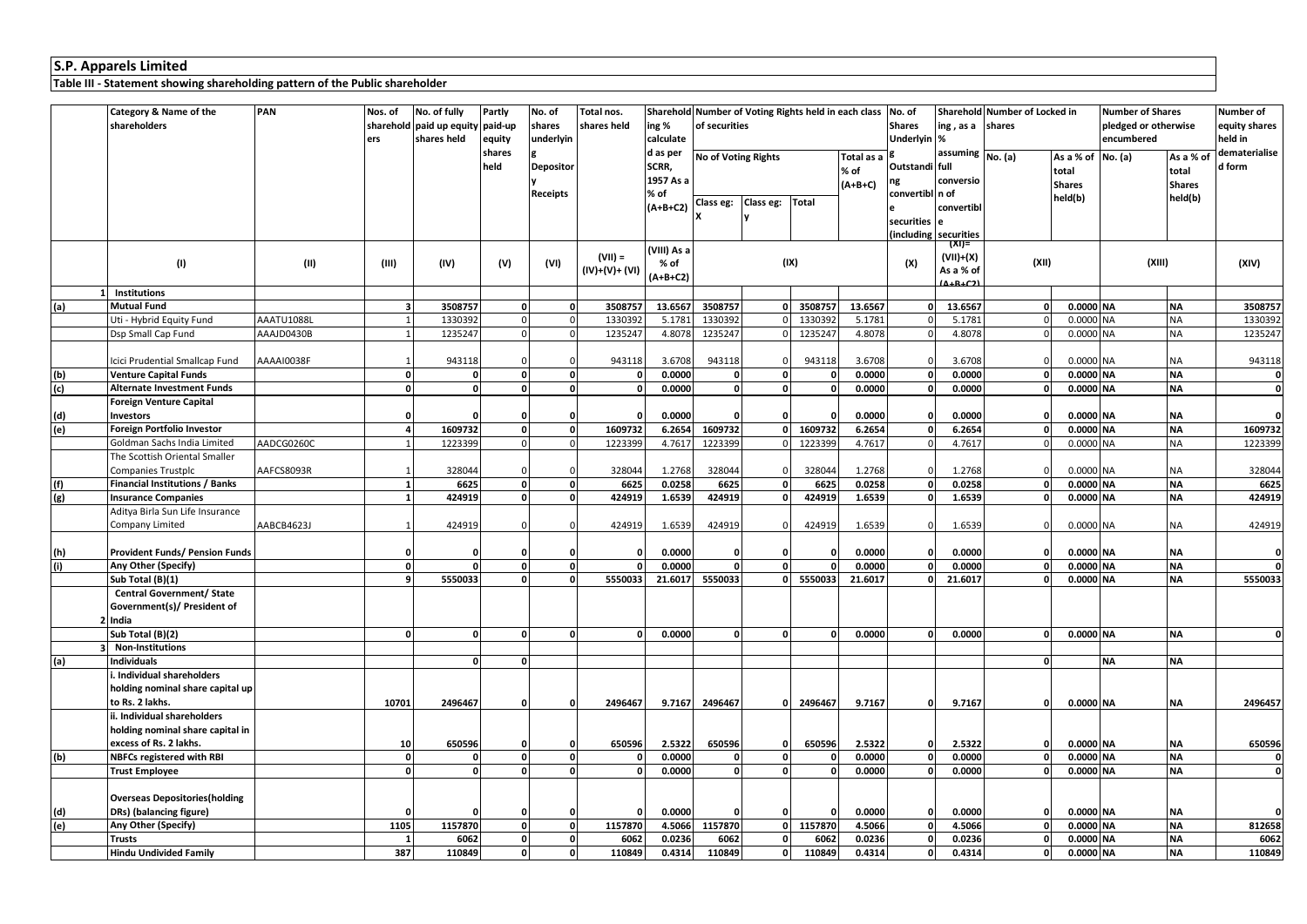| <b>Foreign Companies</b>       |       | 345212  |  | 345212  | 1.3436  | 345212  | 345212  | 1.3436  | 1.3436  | 0.0000 NA | <b>NIA</b><br>IΨA |         |
|--------------------------------|-------|---------|--|---------|---------|---------|---------|---------|---------|-----------|-------------------|---------|
| M/S Euro Asia Agencies Limited |       |         |  |         |         |         |         |         |         |           |                   |         |
| Hongkong                       |       | 345212  |  | 345212  | 1.3436  | 345212  | 345212  | 1.3436  | 1.3436  | 0.0000 NA | <b>NA</b>         |         |
| Non Resident Indians (Non      |       |         |  |         |         |         |         |         |         |           |                   |         |
| Repat)                         | 128   | 62901   |  | 62901   | 0.2448  | 62901   | 62901   | 0.2448  | 0.2448  | 0.0000 NA | ΝA                | 62901   |
| Non Resident Indians (Repat)   | 384   | 162175  |  | 162175  | 0.6312  | 162175  | 162175  | 0.6312  | 0.6312  | 0.0000 NA | NΑ                | 162175  |
| <b>Clearing Member</b>         | 30    | 16047   |  | 16047   | 0.0625  | 16047   | 16047   | 0.0625  | 0.0625  | 0.0000 NA |                   | 16047   |
| <b>Bodies Corporate</b>        | 174   | 454624  |  | 454624  | 1.7695  | 454624  | 454624  | 1.7695  | 1.7695  | 0.0000 NA | ΝA                | 454624  |
| Sub Total (B)(3)               | 11816 | 4304933 |  | 4304933 | 16.7555 | 4304933 | 4304933 | 16.7555 | 16.7555 | 0.0000 NA | <b>NA</b>         | 3959711 |
| Total Public Shareholding (B)= |       |         |  |         |         |         |         |         |         |           |                   |         |
| $(B)(1)+(B)(2)+(B)(3)$         | 11825 | 9854966 |  | 9854966 | 38.3572 | 9854966 | 9854966 | 38.3572 | 38.3572 | 0.0000 NA |                   | 9509744 |

**Details of the shareholders acting as persons in Concert including their Shareholding (No. and %):**

Details of Shares which remain unclaimed may be given hear along with details such as number of shareholders, outstanding shares held in demat/unclaimed suspense account, voting rights which are frozen etc.<br>
No. of shareho

**No. of shareholders No. of Shareholders 0 0**

**Note:** 

**(1) PAN would not be displayed on website of Stock Exchange(s).** 

**(2) The above format needs to be disclosed along with the name of following persons:Institutions/Non Institutions holding more than 1% of total number of shares**

**(3) W.r.t. the information pertaining to Depository Receipts, the same may be disclosed in the respective columns to the extent information available and the balance to be disclosed as held by custodian.**